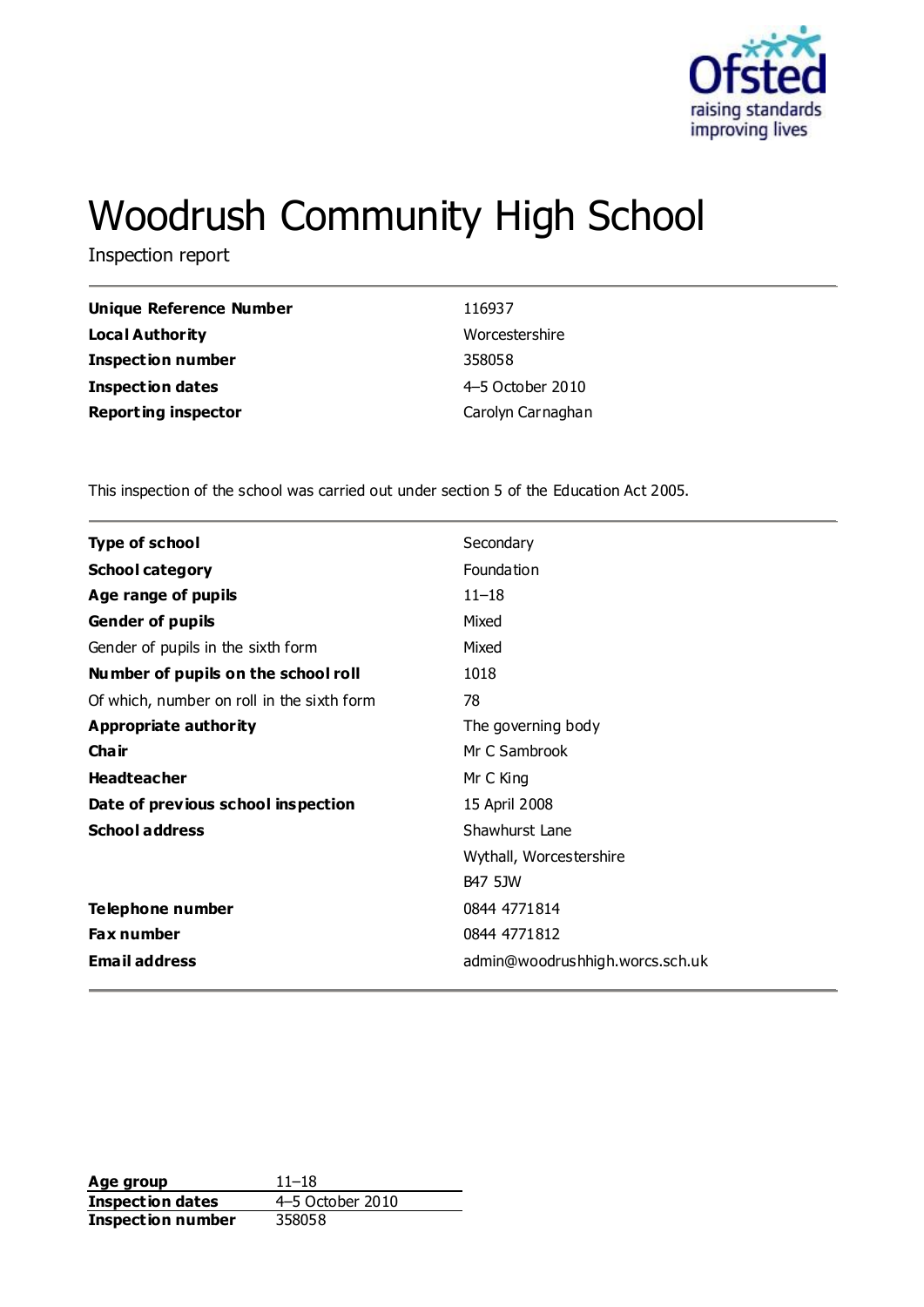The Office for Standards in Education, Children's Services and Skills (Ofsted) regulates and inspects to achieve excellence in the care of children and young people, and in education and skills for learners of all ages. It regulates and inspects childcare and children's social care, and inspects the Children and Family Court Advisory Support Service (Cafcass), schools, colleges, initial teacher training, work-based learning and skills training, adult and community learning, and education and training in prisons and other secure establishments. It assesses council children's services, and inspects services for looked after children, safeguarding and child protection.

Further copies of this report are obtainable from the school. Under the Education Act 2005, the school must provide a copy of this report free of charge to certain categories of people. A charge not exceeding the full cost of reproduction may be made for any other copies supplied.

If you would like a copy of this document in a different format, such as large print or Braille, please telephone 0300 1234 234, or email **[enquiries@ofsted.gov.uk](mailto:enquiries@ofsted.gov.uk)**.

You may copy all or parts of this document for non-commercial educational purposes, as long as you give details of the source and date of publication and do not alter the documentation in any way.

To receive regular email alerts about new publications, including survey reports and school inspection reports, please visit our website and go to 'Subscribe'.

Royal Exchange Buildings St Ann's Square Manchester M2 7LA T: 0300 1234 234 Textphone: 0161 618 8524 E: **[enquiries@ofsted.gov.uk](mailto:enquiries@ofsted.gov.uk)** W: **[www.ofsted.gov.uk](http://www.ofsted.gov.uk/)**

© Crown copyright 2010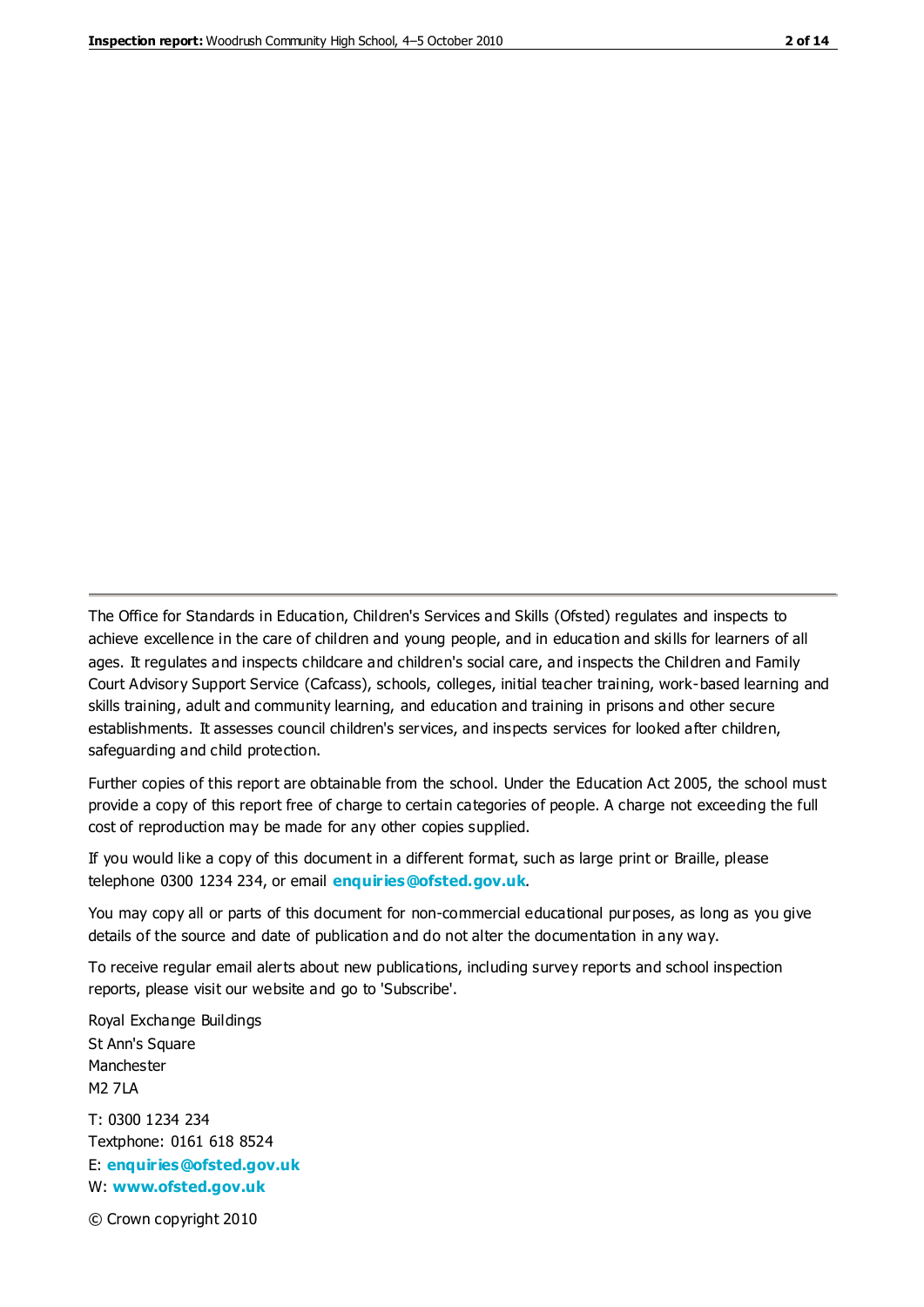# **Introduction**

This inspection was carried out by five additional inspectors. The inspectors observed 32 lessons taught by 31 teachers. They looked at the school's work, including its policies and plans. They scrutinised 107 responses to parental questionnaires and meetings were held with groups of students, staff and governors.

The inspection team reviewed many aspects of the school's work. It looked in detail at the following:

- $\blacksquare$  How well do students achieve in the sixth form and why does their achievement appear to be relatively less successful than in the main school?
- To what extent are the quality of teaching and learning and students' achievement consistent across all subjects at GCSE?
- $\blacksquare$  How effective are leaders and managers in promoting achievement across the whole school?

# **Information about the school**

This is an average-sized secondary school where most students are from White British backgrounds. It has specialist status in technology. Woodrush forms part of a consortium with several other schools and colleges in its vicinity where a small number of students in Key Stages 4 and 5 take a range of subjects that they cannot pursue in their own school. There is a higher than average, and increasing, proportion of students with special educational needs and/or disabilities and a lower than average proportion of those eligible for free school meals. The school holds several awards including that for International Schools.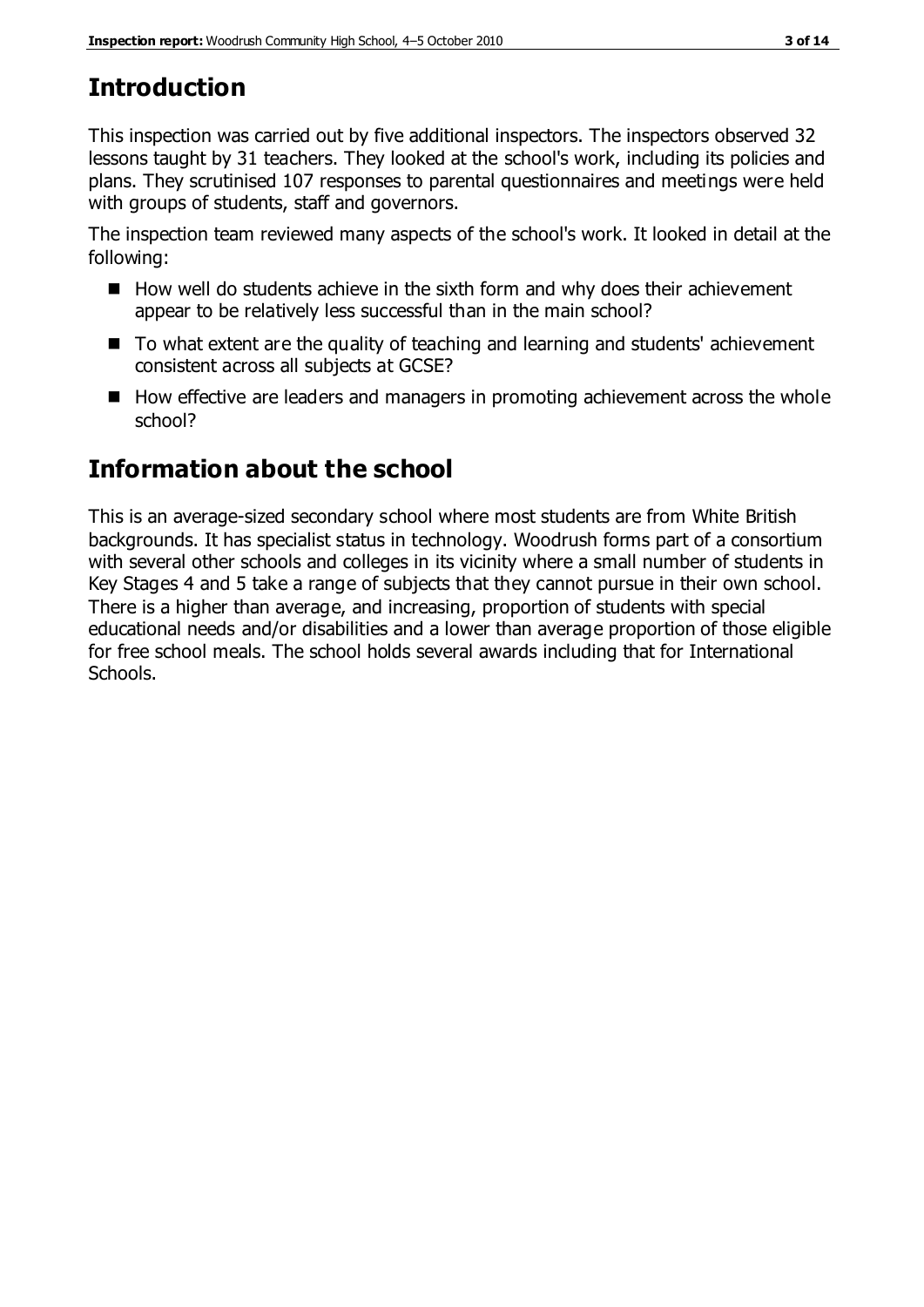# **Inspection judgements**

| Overall effectiveness: how good is the school?  | $\mathbf{1}$            |
|-------------------------------------------------|-------------------------|
| The school's capacity for sustained improvement | $\overline{\mathbf{2}}$ |

## **Main findings**

This is an outstanding school with a small, improving and increasingly successful sixth form. Students and staff work very happily together at Woodrush and across the school there is an ethos of caring, getting on well together and being on the same team, working towards shared goals. A typical comment from a student is, 'It's a wonderful school that helps us all.'

Students make outstanding progress in the main school, from starting points that are broadly average. Later on, most students pursue further studies in institutions beyond Woodrush, but the small number that stay on or come to the sixth form to follow a wide range of courses, make good progress. Attainment is high in Years 7 to 11 for all groups of students, while those with a wide range of special educational needs and/or disabilities make outstanding progress. Students feel extremely safe at school, understanding very clearly how to behave safely in all circumstances, including around the difficult and uneven site. Students' behaviour is outstanding and it is the norm to show respect and courtesy for others. There is outstanding understanding of how to live healthily, with most students taking up extra sport outside of lessons, joining clubs for exercise or cheerleading, for instance, and competing for their school.

The Woodrush community is extremely well supported by all those involved with it. Many students give of their time to help others. They organise and deliver assemblies. Taking the lead is expected and delivered by many students and, because of this, along with high levels of attendance and of basic skills in English, mathematics and information communication technology (ICT), they are very well prepared for the challenges of the future. Specialist technology status helps ensure all students achieve well in ICT.

The outstanding attainment of students in Years 7 to 11 is promoted through excellent teaching and curricular provision. The curriculum is good overall because it does not support high quality outcomes for students in the sixth form. Teaching and learning in the sixth form are good. However, sixth form students' personal development, their attitudes and understanding of the world, their depth of caring and contribution to their school, are outstanding. Many progress well in the sixth form, going on to higher academic institutions of repute. A student said, 'You can do as well as you want to here. The support is fantastic.'

Leaders and managers ensure teachers plan and deliver their lessons to a very high standard, providing equal opportunities for everyone to do well. The level of support given to those who are high-fliers, or need some extra help, is outstanding. There is no discrimination evident in the chances provided for everyone. While senior leaders have provided for outstanding achievement in the main school, the sixth form provision does not fully match the needs of a few of the students who stay on at Woodrush. This is starting to take shape, with a broader more diverse curriculum, but has been relatively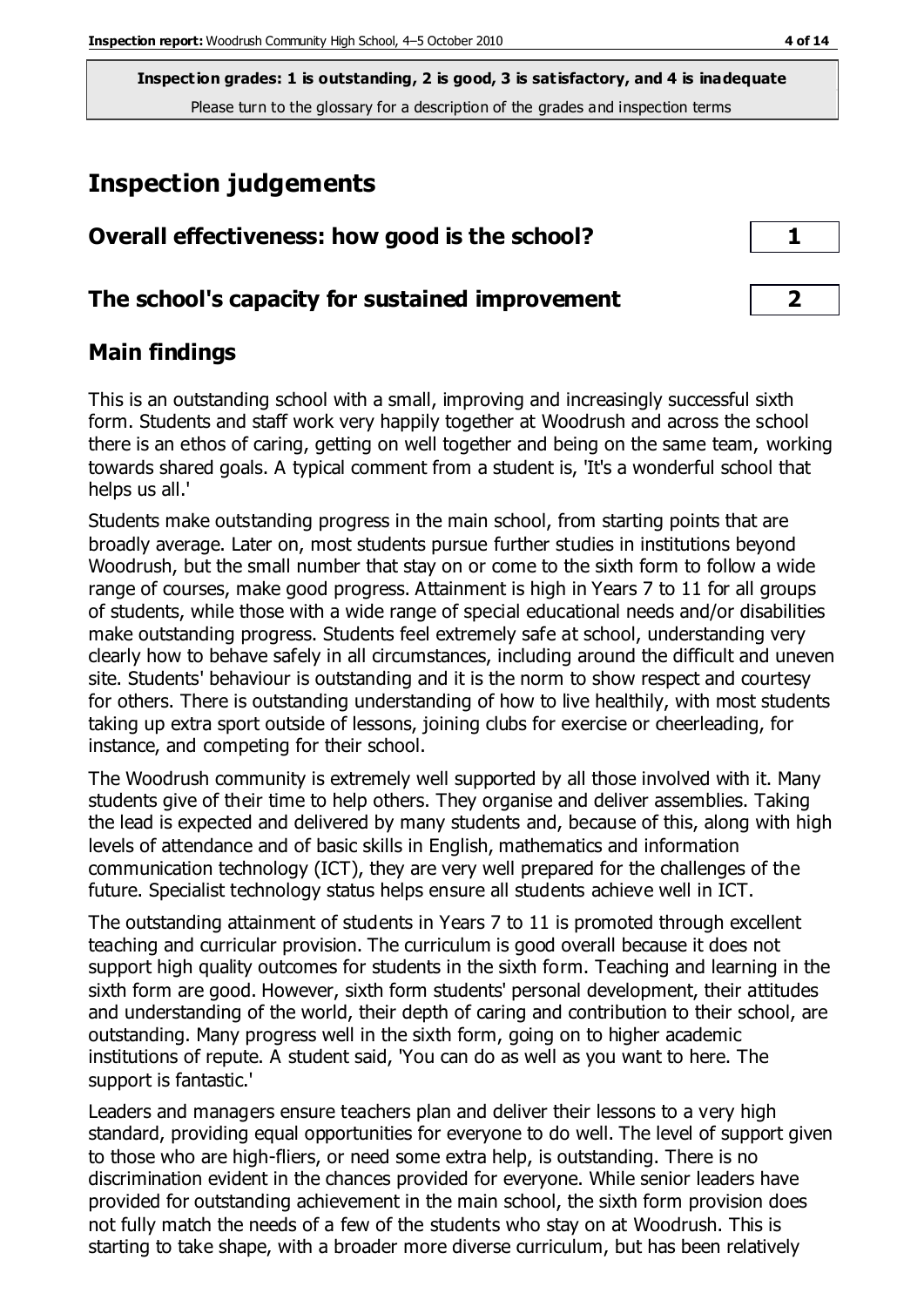recent following changes in leadership. The outstanding provision in the main school and the new developments in the sixth form indicate that the school has good capacity for further improvement.

The governing body is often present in school, regularly helping and supporting, but it has not yet developed the confidence to fully challenge the school's senior leaders. It has not formed a full understanding of the challenges facing the school and, as such, it cannot fully hold the school to account.

# **What does the school need to do to improve further?**

- Raise attainment in the sixth form by:
	- building on the recent developments in the curriculum and ensuring this fully matches the needs of all students.
- **IMPROVE THE EFFECTIVENESS OF GOVERTHERE BY:** 
	- developing the governing body's understanding of the school
	- raising the confidence of the governing body to challenge the school and fully hold it to account.

# **Outcomes for individuals and groups of pupils 1**

Students make outstanding progress in most subjects in Key Stages 3 and 4 and clearly enjoy their learning. Attainment is well above average for all groups of students, including the increasing number with special educational needs and/or disabilities, who also achieve very highly. Teachers ensure that very well planned lessons, backed up with the outstanding use of assessment, deliver challenges that excite and inspire. Students understand how to achieve better, and they analyse their next steps with their teachers so they know how to go on with their work. Students work very effectively in pairs and teams, in and out of class. The more able can take qualifications early, moving on to greater challenges, while those who need support report that this is always forthcoming so that the overwhelming majority exceed their academic targets. Attainment in the key areas of English and mathematics is at the heart of the school and it is rising steadily.

Students' understanding of safety in all activities is outstanding, shown as they move from lesson to lesson or, for example, in science or physical education lessons. Their behaviour is also outstanding and where occasional lapses do occur they are quickly resolved. Students show excellent understanding of the need and means to be healthy. Many participate competitively during and after school in a wide range of sports, dance and outdoor activities. The school community ethos is very strongly supported by all and attendance is high. Students take courses in leadership, developing very good peer relationships. Behaviour is exemplary for all groups of students with very few instances where students are taken out of lessons or excluded. Students in Years 11 and 13 train as peer mentors and also help support Year 7 when they arrive. Students show a keen interest in ethical issues and get involved, with members of the local community, in the 'learning to lead' programme. This all helps develop their employability, economic understanding and enterprise skills to an outstanding level. Achievement in ICT is outstanding, with everyone gaining grade A\* to C at GCSE.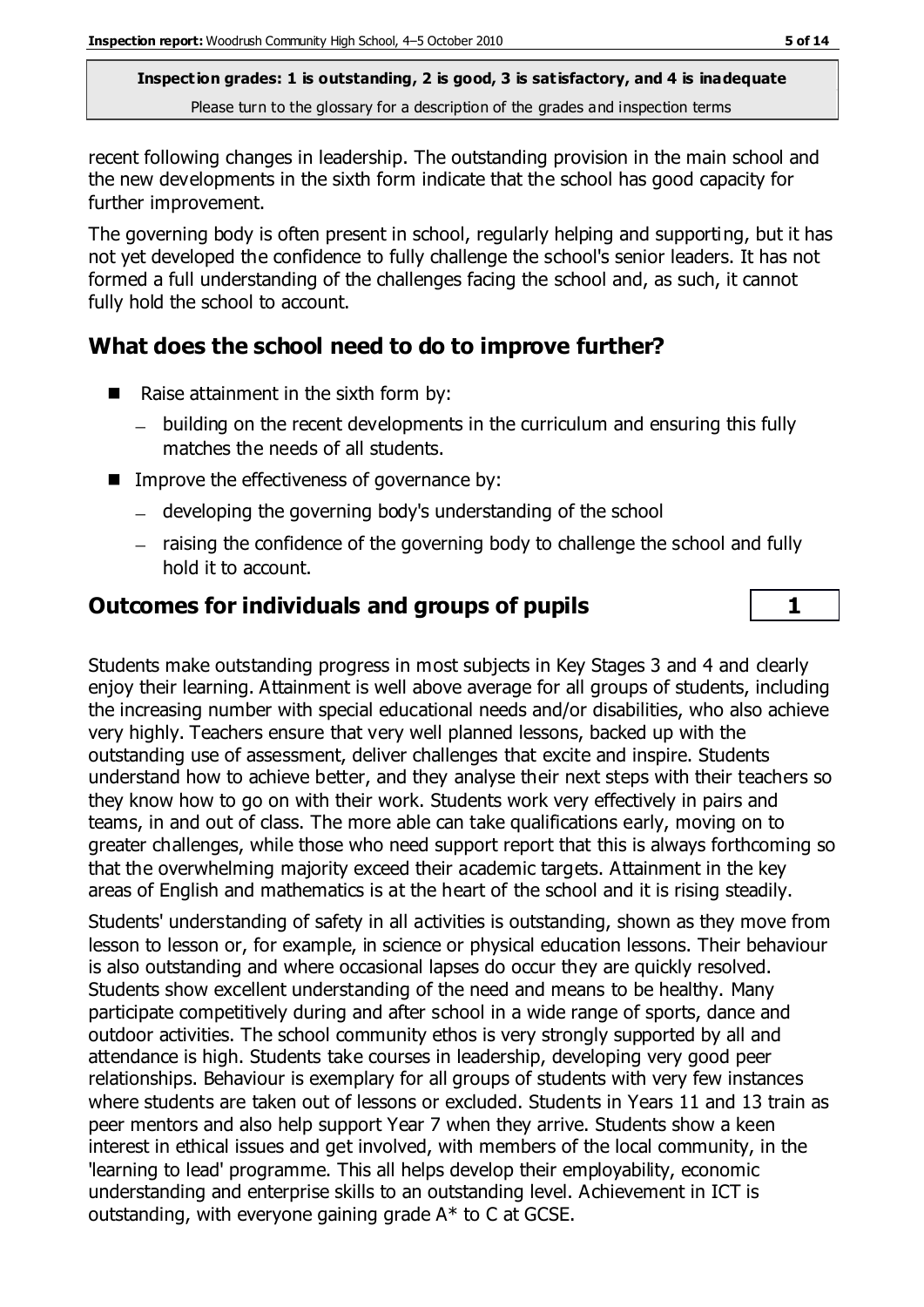**Inspection grades: 1 is outstanding, 2 is good, 3 is satisfactory, and 4 is inadequate**

Please turn to the glossary for a description of the grades and inspection terms

These are the grades for pupils' outcomes

| Pupils' achievement and the extent to which they enjoy their learning                                                     | 1 |
|---------------------------------------------------------------------------------------------------------------------------|---|
| Taking into account:<br>Pupils' attainment <sup>1</sup>                                                                   | 1 |
| The quality of pupils' learning and their progress                                                                        | 1 |
| The quality of learning for pupils with special educational needs and/or disabilities<br>and their progress               | 1 |
| The extent to which pupils feel safe                                                                                      | 1 |
| Pupils' behaviour                                                                                                         | 1 |
| The extent to which pupils adopt healthy lifestyles                                                                       | 1 |
| The extent to which pupils contribute to the school and wider community                                                   | 1 |
| The extent to which pupils develop workplace and other skills that will contribute to<br>their future economic well-being | 1 |
| Taking into account:<br>Pupils' attendance <sup>1</sup>                                                                   | 1 |
| The extent of pupils' spiritual, moral, social and cultural development                                                   |   |

<sup>1</sup> The grades for attainment and attendance are: 1 is high; 2 is above average; 3 is broadly average; and 4 is low

# **How effective is the provision?**

Teaching and learning in Years 7 to 11 are outstanding, leading to very high levels of achievement. Assessment is used very effectively throughout lessons, providing both students and teachers with vital information as to how well learning is going and what needs to happen next. Academic monitoring is outstanding so that teachers can readily assess areas of weakness and set students challenging and relevant targets. A significant proportion of lessons are outstanding, and lesson observations prove that teachers build up pace and enjoyment to engage their students' interests. Teachers have excellent subject knowledge and their planning is exemplary, setting a sure foundation for the delivery of such high quality lessons. Praise and encouragement help reward students' work and excellent behaviour allows progress to happen unhindered.

The curriculum meets all statutory requirements and is outstanding in Key Stages 3 and 4. It is good overall because it does not support such high attainment in the sixth form. There are four pathways open to students in the main school, each with an element of guided choice to ensure the needs and aspirations of each learner are met. The fast-track programme allows able students to develop their talents across a wide range of courses and examinations. There is thoroughly targeted alternative provision for those who need it and this ensures the curriculum meets all needs. Students enjoy a wide range of enrichment and extra-curricular activities. These support academic, sporting and cultural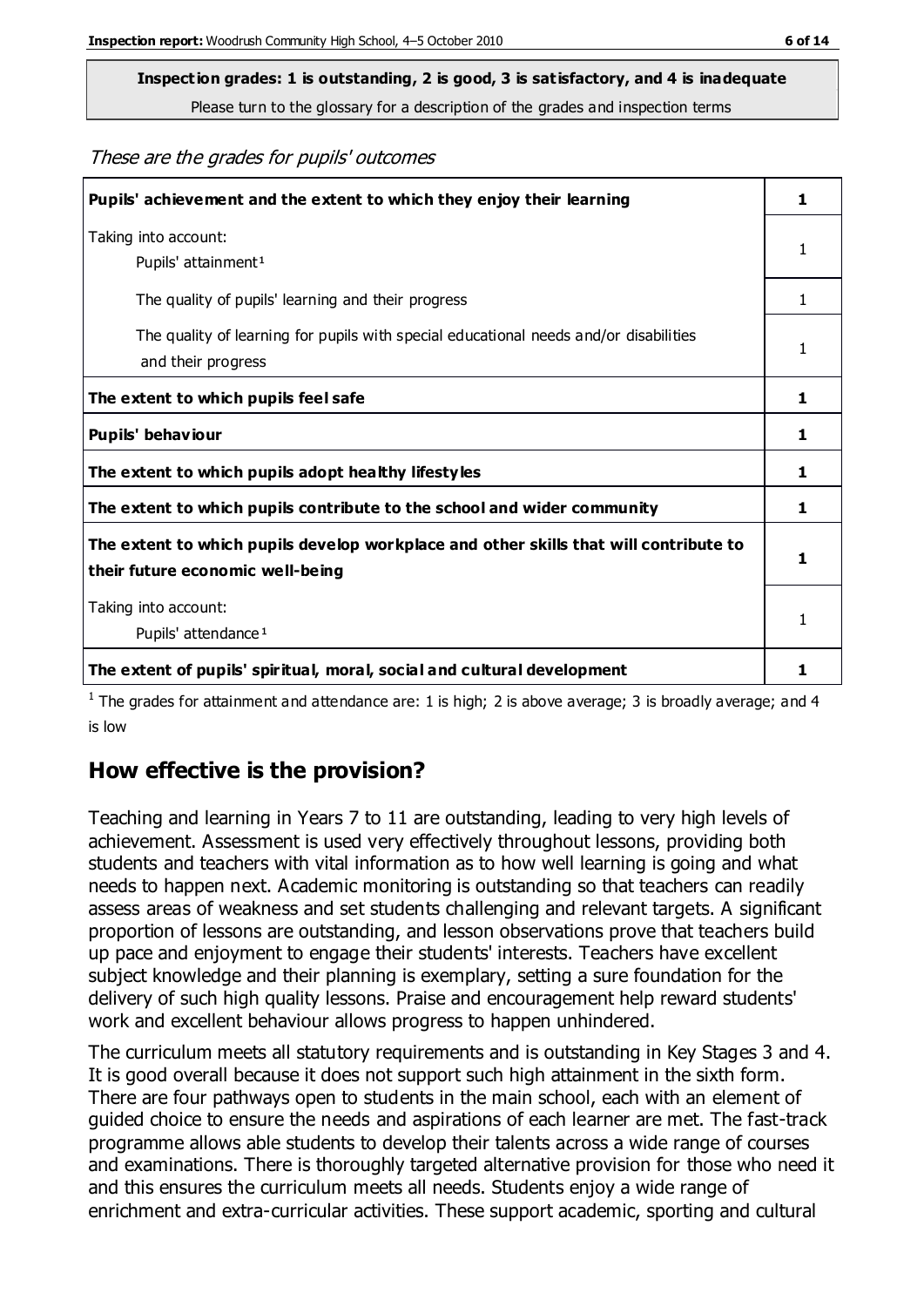development effectively. The school's specialism in technology has helped all students at Key Stage 4 to acquire at least two GCSE passes at grades A\* to C in ICT.

Care, guidance and support are outstanding, ensuring students feel very safe within a calm yet vibrant atmosphere. Students whose circumstances make them vulnerable have dedicated rooms where they can go for extra support and help, and a team of nonteaching staff ensure the well-being of their charges. They also liaise with families and community agencies. The learning heads of house provide outstanding continuous support regarding achievement, option choices and academic need. There are extremely effective procedures to promote attendance and monitor the academic and pastoral needs of vulnerable students. Induction is very well supported and ensures smooth transitions between key stages.

These are the grades for the quality of provision

| The quality of teaching                                                                                    |  |
|------------------------------------------------------------------------------------------------------------|--|
| Taking into account:<br>The use of assessment to support learning                                          |  |
| The extent to which the curriculum meets pupils' needs, including, where relevant,<br>through partnerships |  |
| The effectiveness of care, guidance and support                                                            |  |

## **How effective are leadership and management?**

The headteacher has made a most effective start to his tenure and staff speak of his open and transparent leadership, leading to everyone's greater personal involvement with the school. Senior leaders transmit high expectations and ambitions to staff and students. For students, there are also high expectations of involvement in their learning, standards of behaviour and achievement. For staff, there are clear standards expected for planning, use of assessment in learning, maintaining and honing their skills through training, and ensuring students' progress. The leadership and management culture is now one of greater accountability and responsibility. Monitoring of teaching helps teachers know how well they are doing, with target setting and a focus on marking, for example, used to improve their practice. Leadership and management have excellent qualities but they are good overall because outcomes and progress in the sixth form remain lower than in the main school.

The governing body discharges its responsibilities appropriately. It is a proud and dedicated group, ensuring the school is well thought of in the community. The governing body can point to improvements since the headteacher's arrival and promotes communication and liaison with families. It helps ensure safeguarding is outstanding, with excellent systems in place, robustly monitored and assured. For example, non-teaching staff maintain a clean and tidy site, without hazards and break times are monitored consistently and well by a dedicated team. However, governance is satisfactory because the governing body is not systematically involved in evaluating the school's effectiveness, and places an over-reliance on senior leaders to provide analysis. As a consequence, they are not as directly involved in setting priorities for improvement as they might be.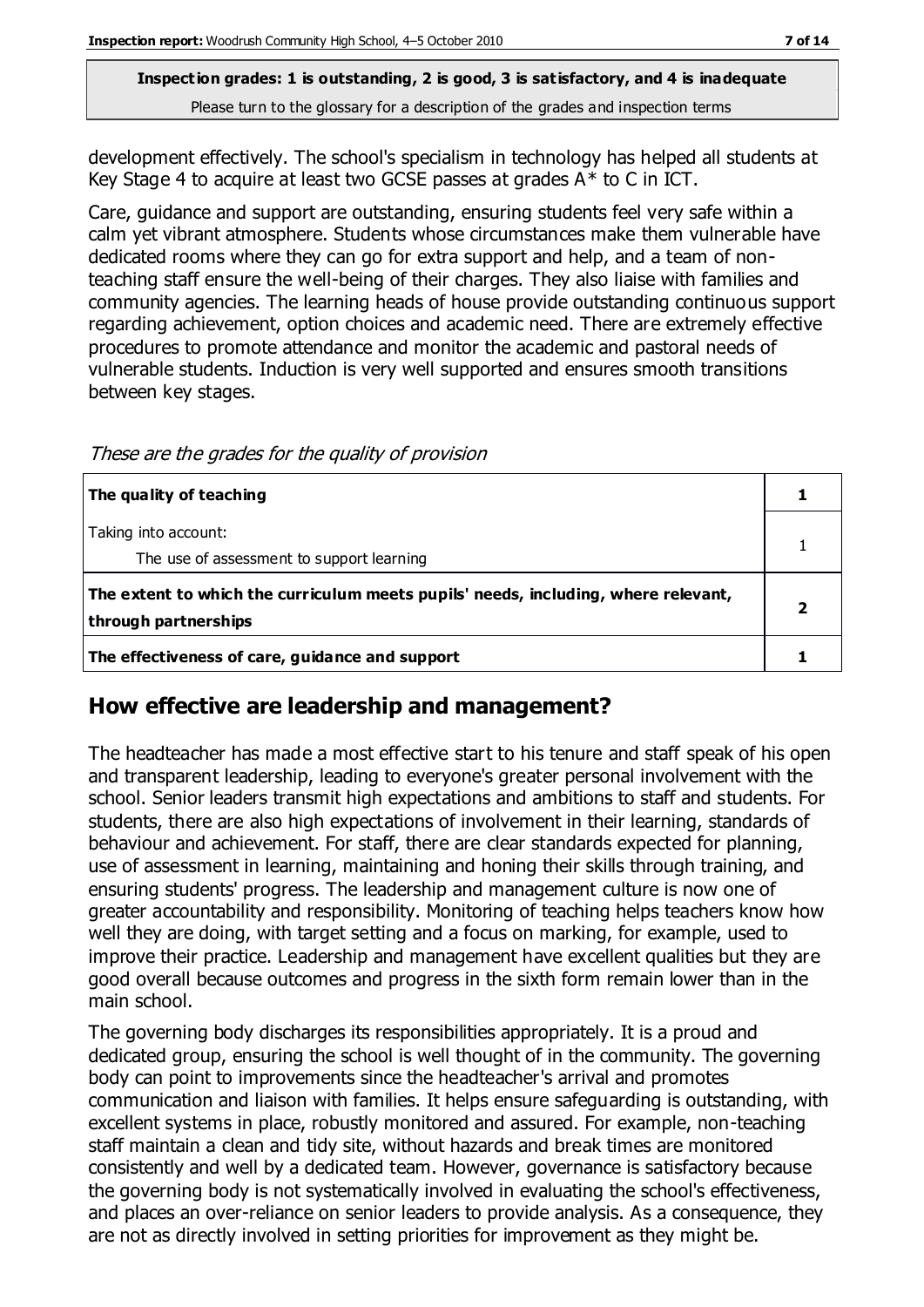Regular liaison with parents and carers ensures their views are influential. This is a key strength of the school's work, engendering trust and confidence. Similarly, educational partners are used very effectively to ensure curriculum pathways are open in other institutions. Local agencies work very closely with the school providing extra support for vulnerable students, and independent consultants are used to evaluate how well the school provides for all learners.

The community, be it locally or further afield, is seen as key to helping students gain the understanding and confidence to tackle their education and their future lives. There are strong links with the wider community beyond school, leading to the international schools' award. Students' interest in the cultures of others comes across in lessons, for example in music, where Gamelan is very popular. The promotion of equal opportunities is central to the school, as a consequence, progress and outcomes for all groups of students are very positive.

|  |  | These are the grades for leadership and management |
|--|--|----------------------------------------------------|
|  |  |                                                    |

| The effectiveness of leadership and management in embedding ambition and driving<br>improvement                                                                  |                |
|------------------------------------------------------------------------------------------------------------------------------------------------------------------|----------------|
| Taking into account:<br>The leadership and management of teaching and learning                                                                                   | $\overline{2}$ |
| The effectiveness of the governing body in challenging and supporting the<br>school so that weaknesses are tackled decisively and statutory responsibilities met | 3              |
| The effectiveness of the school's engagement with parents and carers                                                                                             | 1              |
| The effectiveness of partnerships in promoting learning and well-being                                                                                           | 1              |
| The effectiveness with which the school promotes equality of opportunity and tackles<br>discrimination                                                           | 1              |
| The effectiveness of safeguarding procedures                                                                                                                     | 1              |
| The effectiveness with which the school promotes community cohesion                                                                                              | 2              |
| The effectiveness with which the school deploys resources to achieve value for money                                                                             |                |

# **Sixth form**

Most of the relatively small number of students who choose to come to Woodrush sixth form do so because they already love their school. Others do so because it affords them a highly personal experience, where courses are offered when interests are expressed and there is an outstanding level of support for a wide range of abilities.

Students can now follow a range of courses, both at Woodrush and at other partner institutions, both academic and vocational. This means that students express a high degree of satisfaction with their experience here. They develop extremely well as rounded individuals, providing care and support for younger students, mentoring and organising events for them. Sixth form students run assemblies, lead houses and hold competitions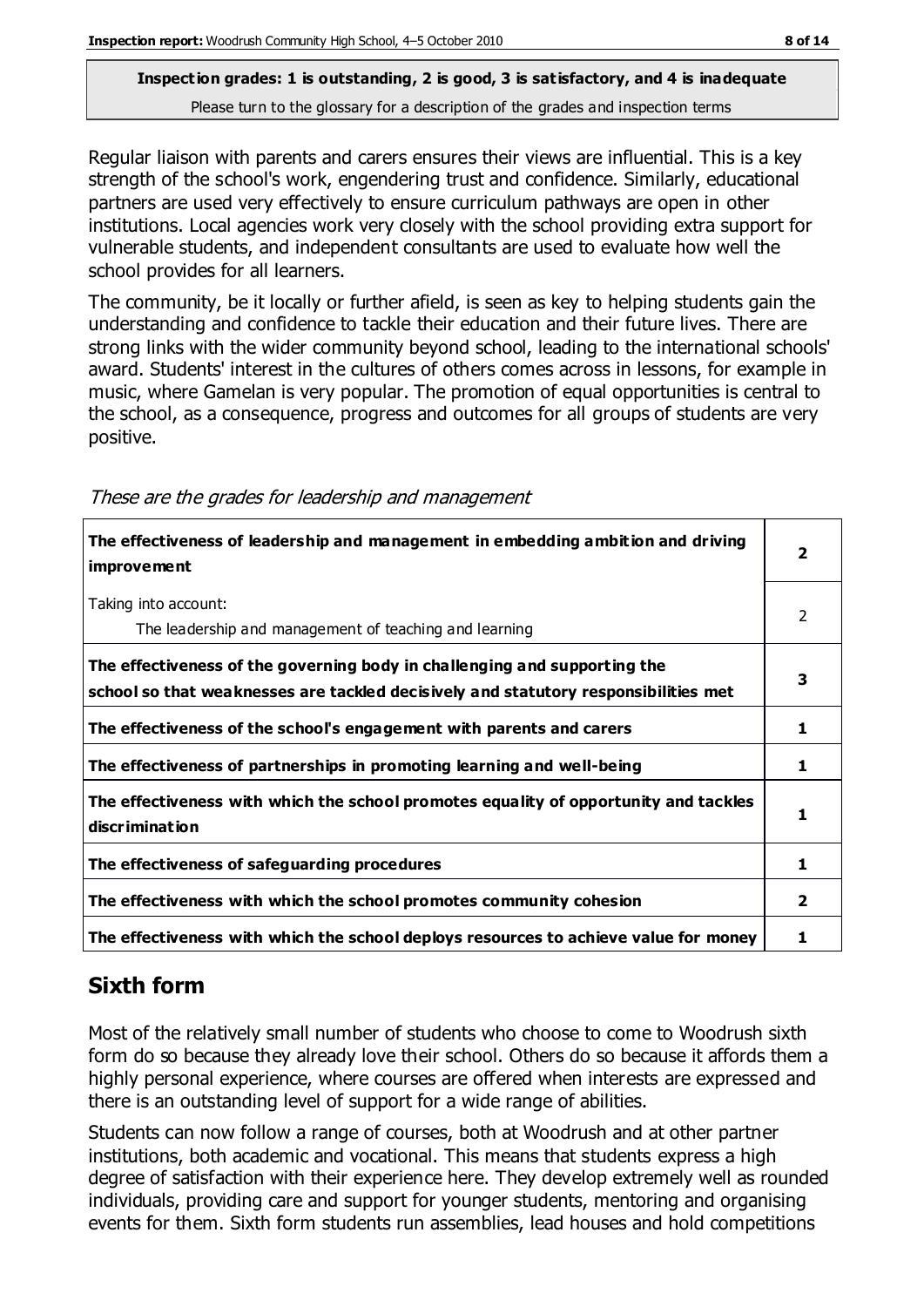for the whole school. The ethos is to serve and be supportive of others. Most say Woodrush provides them with the opportunity to achieve and be successful.

Teaching is currently good, with teachers having expert knowledge of their subjects. Most lessons provide for individual exploration, discovery and debate. The curriculum is beginning to develop a more tailored approach, offering opportunties for courses to be designed across qualifications, both academic and vocational. Most students have historically been able to achieve their main university choices, but progress in the past has been satisfactory. The new head of sixth form is starting to see his curriculum initiatives paying off, with improvements in progress. With much improved teaching and excellent personal development, current progress is good.

These are the grades for the sixth form

| Overall effectiveness of the sixth form     |  |
|---------------------------------------------|--|
| Taking into account:                        |  |
| Outcomes for students in the sixth form     |  |
| The quality of provision in the sixth form  |  |
| Leadership and management of the sixth form |  |

## **Views of parents and carers**

Most parents are happy with their children's education and feel that the school is very safe. A small minority expressed concerns that they are not helped to support their children's education and that the school does not help their children to have a healthy lifestyle. The inspection team explored these issues and found that there is excellent and developing communication with parents, and students have many opportunities to engage with healthy activities and to learn about a healthy lifestyle.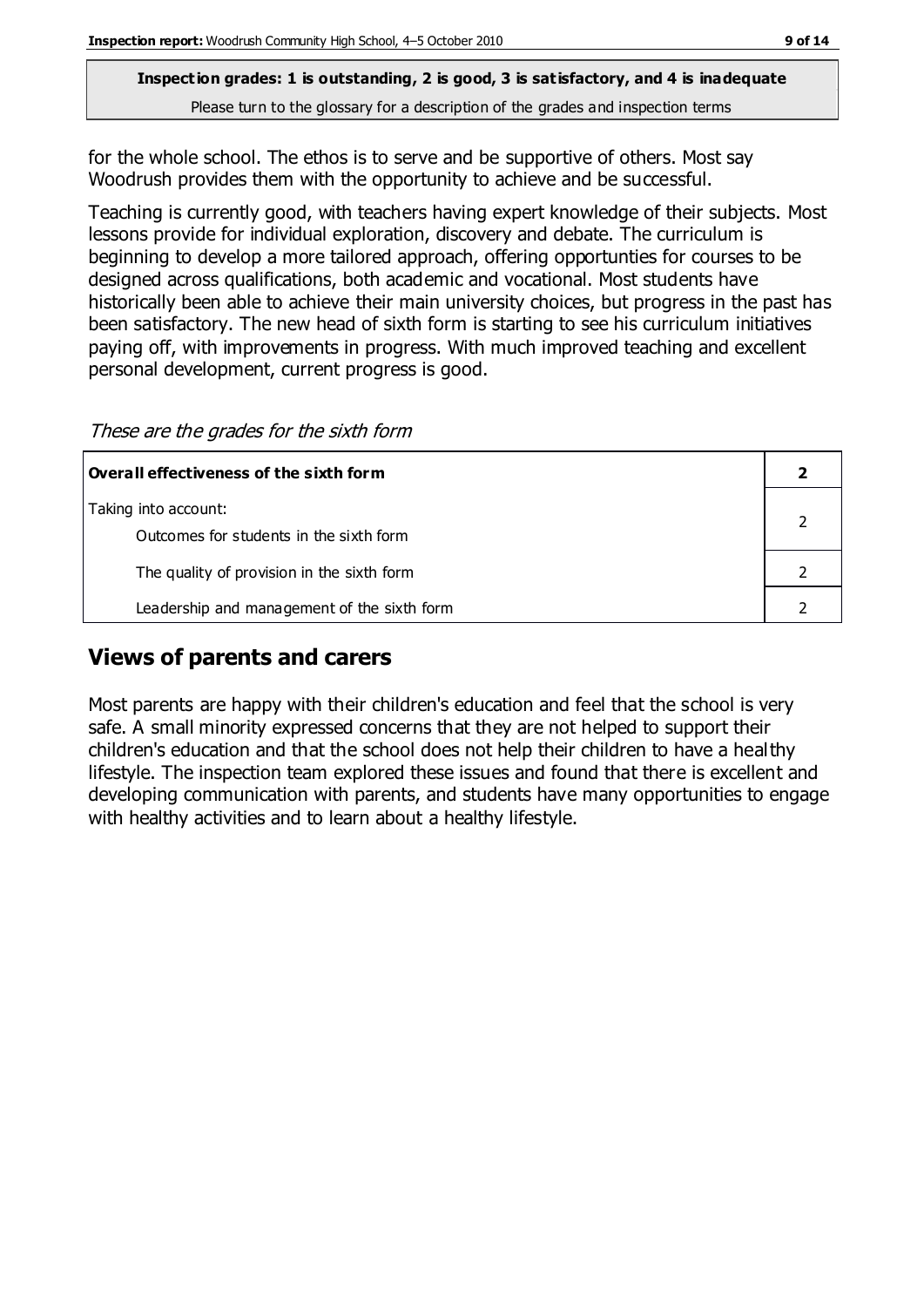#### **Responses from parents and carers to Ofsted's questionnaire**

Ofsted invited all the registered parents and carers of pupils registered at Woodrush Community High School to complete a questionnaire about their views of the school.

In the questionnaire, parents and carers were asked to record how strongly they agreed with 13 statements about the school. The inspection team received 107 completed questionnaires by the end of the on-site inspection. In total, there are 1,018 pupils registered at the school.

| <b>Statements</b>                                                                                                                                                                                                                                       | <b>Strongly</b><br>agree |               | <b>Agree</b> |               | <b>Disagree</b> |               | <b>Strongly</b><br>disagree |                |
|---------------------------------------------------------------------------------------------------------------------------------------------------------------------------------------------------------------------------------------------------------|--------------------------|---------------|--------------|---------------|-----------------|---------------|-----------------------------|----------------|
|                                                                                                                                                                                                                                                         | <b>Total</b>             | $\frac{0}{0}$ | <b>Total</b> | $\frac{0}{0}$ | <b>Total</b>    | $\frac{0}{0}$ | <b>Total</b>                | %              |
| My child enjoys school                                                                                                                                                                                                                                  | 62                       | 58            | 40           | 37            | 3               | 3             | $\mathbf{1}$                | $\mathbf{1}$   |
| The school keeps my child<br>safe                                                                                                                                                                                                                       | 57                       | 53            | 45           | 42            | $\mathbf{1}$    | 1             | $\mathbf 0$                 | $\mathbf 0$    |
| My school informs me about<br>my child's progress                                                                                                                                                                                                       | 57                       | 53            | 41           | 38            | 7               | 7             | $\mathbf 0$                 | $\mathbf 0$    |
| My child is making enough<br>progress at this school                                                                                                                                                                                                    | 59                       | 55            | 40           | 37            | 3               | 3             | 1                           | 1              |
| The teaching is good at this<br>school                                                                                                                                                                                                                  | 56                       | 52            | 44           | 41            | 3               | 3             | $\mathbf 0$                 | $\mathbf 0$    |
| The school helps me to<br>support my child's learning                                                                                                                                                                                                   | 48                       | 45            | 43           | 40            | 11              | 11            | $\mathbf 0$                 | $\mathbf 0$    |
| The school helps my child to<br>have a healthy lifestyle                                                                                                                                                                                                | 39                       | 36            | 53           | 50            | 8               | 8             | $\mathbf{1}$                | $\mathbf{1}$   |
| The school makes sure that<br>my child is well prepared for<br>the future (for example<br>changing year group,<br>changing school, and for<br>children who are finishing<br>school, entering further or<br>higher education, or entering<br>employment) | 42                       | 39            | 56           | 52            | 3               | 3             | 3                           | 3              |
| The school meets my child's<br>particular needs                                                                                                                                                                                                         | 51                       | 46            | 47           | 44            | 6               | 6             | $\overline{2}$              | $\overline{2}$ |
| The school deals effectively<br>with unacceptable behaviour                                                                                                                                                                                             | 50                       | 47            | 47           | 44            | 3               | 3             | 1                           | $\mathbf{1}$   |
| The school takes account of<br>my suggestions and concerns                                                                                                                                                                                              | 36                       | 34            | 55           | 51            | 4               | 4             | $\overline{2}$              | 2              |
| The school is led and<br>managed effectively                                                                                                                                                                                                            | 49                       | 46            | 51           | 48            | $\mathbf{1}$    | $\mathbf{1}$  | 3                           | 3              |
| Overall, I am happy with my<br>child's experience at this<br>school                                                                                                                                                                                     | 60                       | 56            | 41           | 38            | 3               | 3             | $\overline{2}$              | $\overline{2}$ |

The table above summarises the responses that parents and carers made to each statement. The percentages indicate the proportion of parents and carers giving that response out of the total number of completed questionnaires. Where one or more parents and carers chose not to answer a particular question, the percentages will not add up to 100%.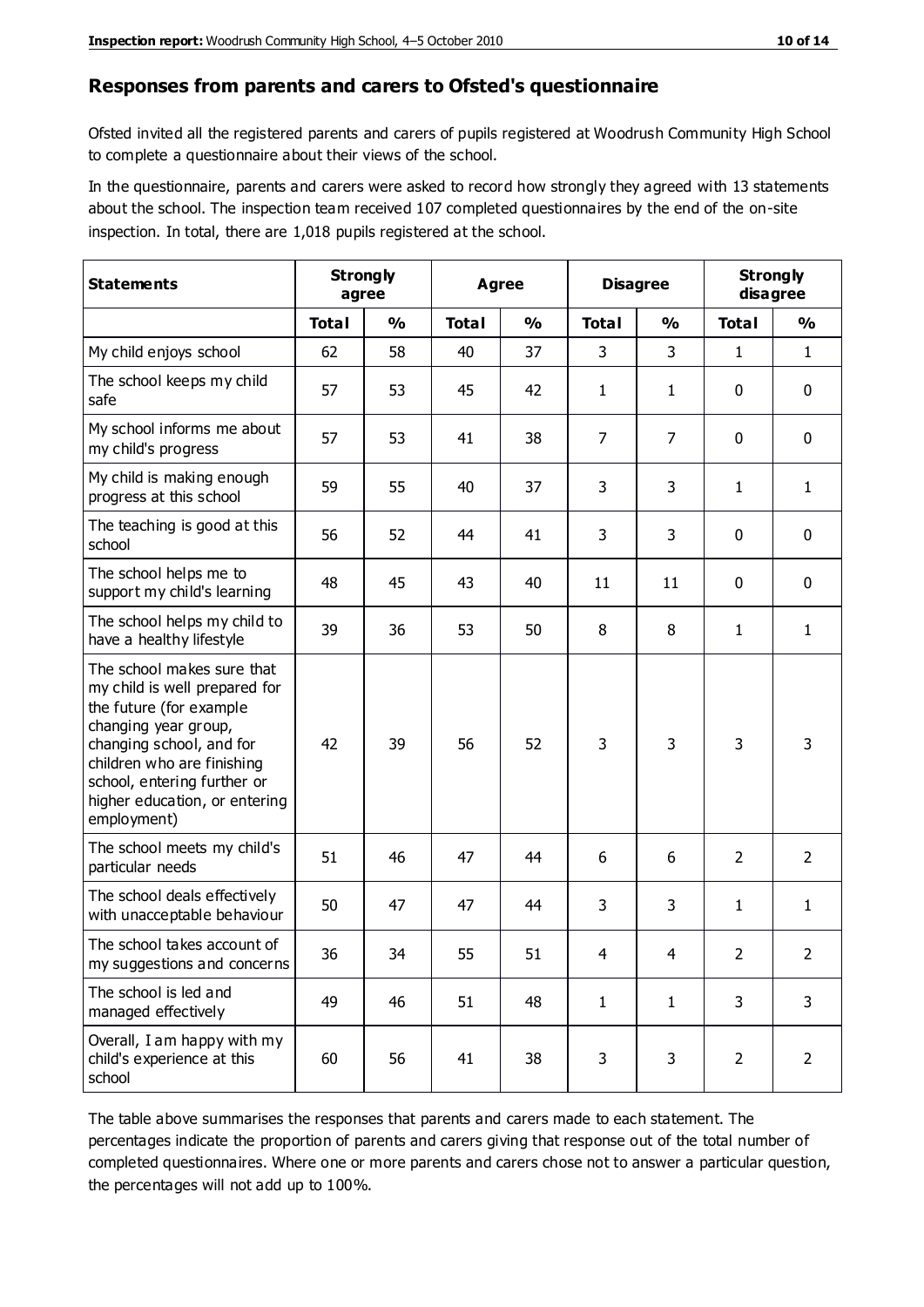# **Glossary**

| Grade   | <b>Judgement</b> | <b>Description</b>                                                                                                                                                                                                            |
|---------|------------------|-------------------------------------------------------------------------------------------------------------------------------------------------------------------------------------------------------------------------------|
| Grade 1 | Outstanding      | These features are highly effective. An outstanding school<br>provides exceptionally well for all its pupils' needs.                                                                                                          |
| Grade 2 | Good             | These are very positive features of a school. A school that<br>is good is serving its pupils well.                                                                                                                            |
| Grade 3 | Satisfactory     | These features are of reasonable quality. A satisfactory<br>school is providing adequately for its pupils.                                                                                                                    |
| Grade 4 | Inadequate       | These features are not of an acceptable standard. An<br>inadequate school needs to make significant improvement<br>in order to meet the needs of its pupils. Ofsted inspectors<br>will make further visits until it improves. |

## **What inspection judgements mean**

## **Overall effectiveness of schools**

|                       | Overall effectiveness judgement (percentage of schools) |      |                     |                   |
|-----------------------|---------------------------------------------------------|------|---------------------|-------------------|
| <b>Type of school</b> | <b>Outstanding</b>                                      | Good | <b>Satisfactory</b> | <b>Inadequate</b> |
| Nursery schools       | 58                                                      | 36   | 4                   | 2                 |
| Primary schools       | 8                                                       | 43   | 40                  | 9                 |
| Secondary schools     | 10                                                      | 35   | 42                  | 13                |
| Sixth forms           | 13                                                      | 39   | 45                  | 3                 |
| Special schools       | 33                                                      | 42   | 20                  | 4                 |
| Pupil referral units  | 18                                                      | 40   | 29                  | 12                |
| All schools           | 11                                                      | 42   | 38                  | 9                 |

New school inspection arrangements were introduced on 1 September 2009. This means that inspectors now make some additional judgements that were not made previously.

The data in the table above are for the period 1 September 2009 to 31 March 2010 and are the most recently published data available (see **[www.ofsted.gov.uk](http://www.ofsted.gov.uk/)**). Please note that the sample of schools inspected during the autumn and spring terms 2009/10 was not representative of all schools nationally, as weaker schools are inspected more frequently than good or outstanding schools.

Percentages are rounded and do not always add exactly to 100. Secondary school figures include those that have sixth forms, and sixth form figures include only the data specifically for sixth form inspection judgements.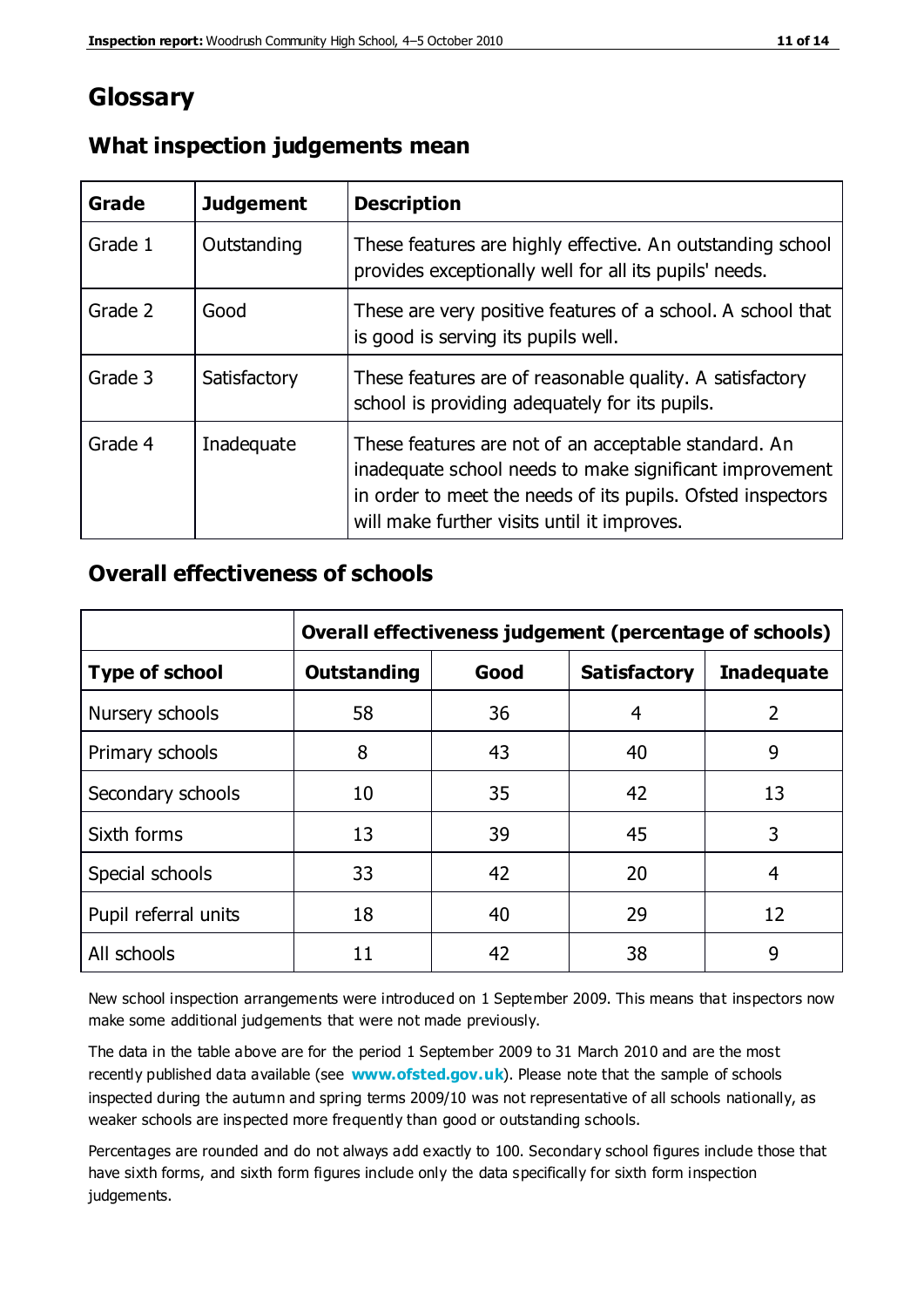# **Common terminology used by inspectors**

| Achievement:               | the progress and success of a pupil in their learning,<br>development or training.                                                                                                                                                          |
|----------------------------|---------------------------------------------------------------------------------------------------------------------------------------------------------------------------------------------------------------------------------------------|
| Attainment:                | the standard of the pupils' work shown by test and<br>examination results and in lessons.                                                                                                                                                   |
| Capacity to improve:       | the proven ability of the school to continue<br>improving. Inspectors base this judgement on what<br>the school has accomplished so far and on the quality<br>of its systems to maintain improvement.                                       |
| Leadership and management: | the contribution of all the staff with responsibilities,<br>not just the headteacher, to identifying priorities,<br>directing and motivating staff and running the school.                                                                  |
| Learning:                  | how well pupils acquire knowledge, develop their<br>understanding, learn and practise skills and are<br>developing their competence as learners.                                                                                            |
| Overall effectiveness:     | inspectors form a judgement on a school's overall<br>effectiveness based on the findings from their<br>inspection of the school. The following judgements,<br>in particular, influence what the overall effectiveness<br>judgement will be. |
|                            | The school's capacity for sustained<br>improvement.                                                                                                                                                                                         |
|                            | Outcomes for individuals and groups of pupils.                                                                                                                                                                                              |
|                            | The quality of teaching.                                                                                                                                                                                                                    |
|                            | The extent to which the curriculum meets<br>pupils' needs, including, where relevant,<br>through partnerships.                                                                                                                              |
|                            | The effectiveness of care, guidance and<br>support.                                                                                                                                                                                         |
| Progress:                  | the rate at which pupils are learning in lessons and<br>over longer periods of time. It is often measured by<br>comparing the pupils' attainment at the end of a key                                                                        |

stage with their attainment when they started.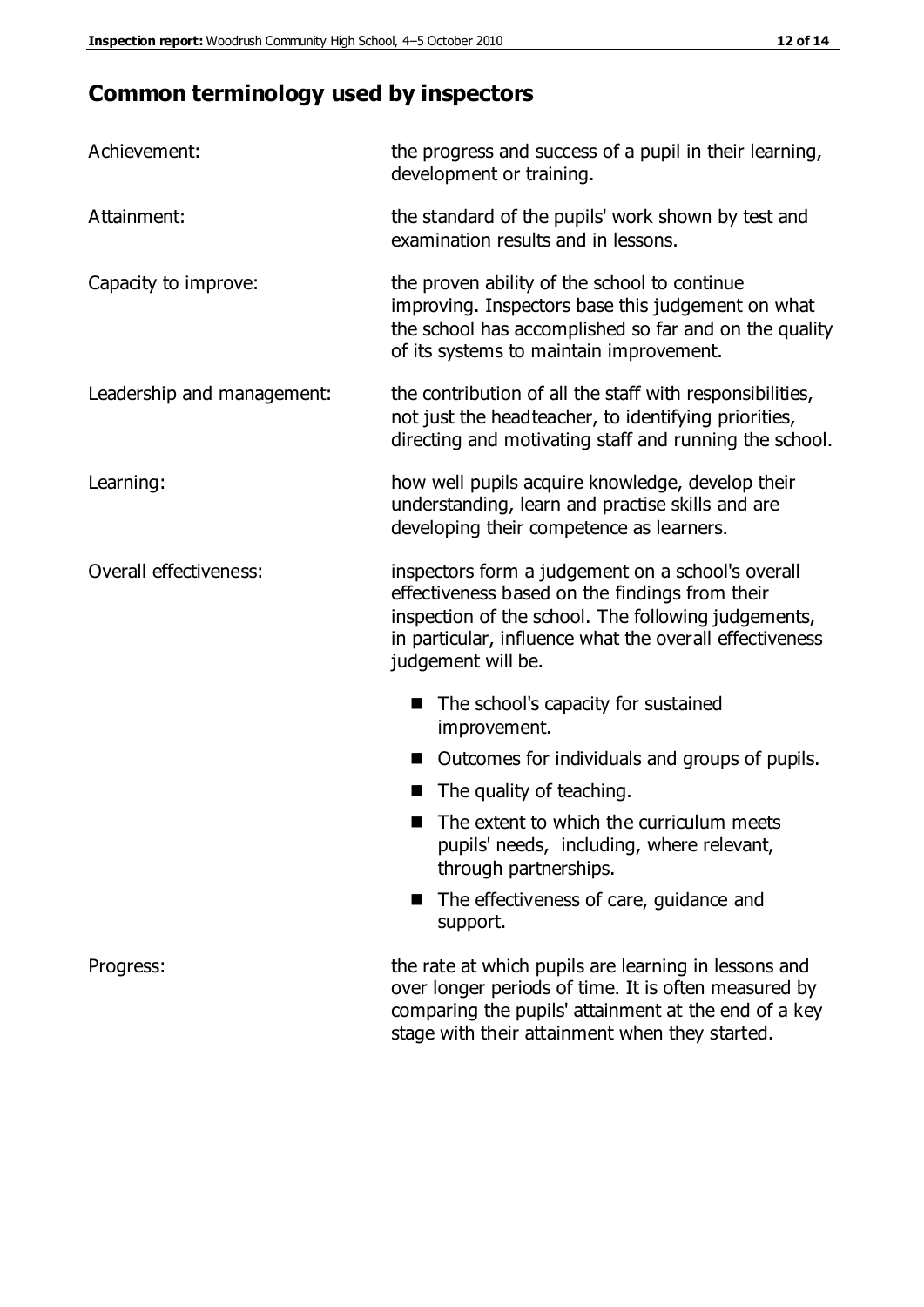## **This letter is provided for the school, parents and carers to share with their children. It describes Ofsted's main findings from the inspection of their school.**

6 October 2010

Dear Students,

#### **Inspection of Woodrush Community High School, Wythall, B47 5JW**

Thank you for making us feel so welcome when we recently inspected your school. We really enjoyed meeting and talking to so many of you. You were very courteous and thoughtful, helping us to find our way around and showing us how to locate different classes we wanted to see in lessons.

The inspection team were very impressed with your attitudes to school and find that your school gives you an outstanding education. You get on very well with your work, cooperating effectively, sharing ideas and concentrating hard on doing your best. You clearly understand your targets and what you need to do to improve your work. Many of you give your time generously and help in all kinds of ways around the school, such as through the leadership scheme and peer mentoring.

Although we found that Woodrush is an outstanding school there are a few things we have asked your senior leaders to do better:

- $\blacksquare$  raise attainment in the sixth form by ensuring the curriculum always matches the needs of all its students
- improve governance by ensuring all members of the governing body fully understand the school and feel confident in challenging and holding it to account.

Yours sincerely

Carolyn Carnaghan Lead inspector